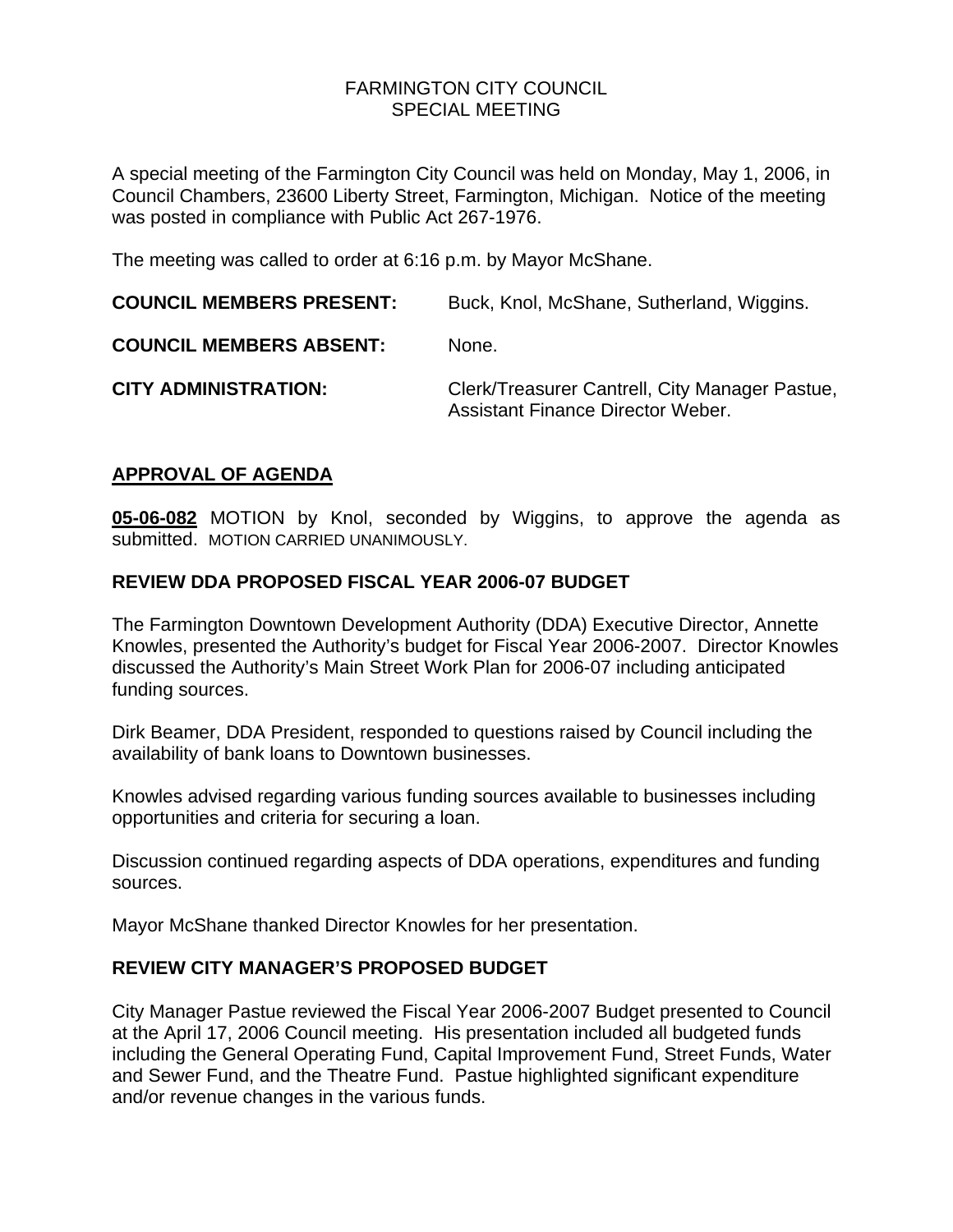### SPECIAL MEETING -2- May 1, 2006

City Manager Pastue presented an overview of planned restructuring of administrative departments and functions. Discussion regarding planned changes continued with Manager Pastue indicating that, as the changes were finalized, he would bring the proposal back to Council.

Councilmember Knol, responding to discussion on recycling fees, recommended that the City pursue a "Pay as You Throw" program which she believes is the most fair and equitable method for collecting trash.

Councilmember Buck asked if funds were included in the Public Safety budget to support parking enforcement in the Downtown. Pastue responded that Public Safety would incorporate it as part of their daily routine without requiring additional funds.

Responding to a question from Mayor McShane, Pastue concurred that parking enforcement was initially part of the DDA budget, however, Director Nebus had offered to incorporate this function into the department's patrol services. Manager Pastue agreed to evaluate the parking enforcement program on a regular basis.

Responding to a question from Buck concerning the General Fund, City Manager Pastue stated that \$179,000 would be transferred from fund equity to balance the General Fund budget. Pastue confirmed that the General Fund's balance is extremely healthy, but advised that it should remain at a reasonable level relative to the budget.

In response to discussion of the large DDA fund balance, Buck suggested that since their fund balance is high, a good use of some of those funds would be for promotion and advertising. Pastue noted that large fund balances are often used for one time capital projects rather than operating expenses which can then become part of ongoing budget expenses.

Buck continued to express concern that the DDA has not allocated enough dollars towards promotion and advertising. He further emphasized the need to promote Farmington in order to fill available retail space and bring in more customers.

Responding to a question from Councilmember Sutherland, Pastue stated the goal set by Council for a marketing plan would come out of the fund balance.

Councilmember Knol emphasized that long term projects, i.e. code enforcement or marketing plan, should not come out of fund equity, noting that fund equity is for onetime projects such as land acquisition.

Buck suggested that Farmington might want to participate in a psycho-metric based study commissioned by the City of Farmington Hills to determine buying behavior in the market area.

Responding to discussion regarding millage rates, both Mayor McShane and Councilmember Knol expressed support for maintaining the current level. Pastue indicated he would look for budget reductions to support the current millage level.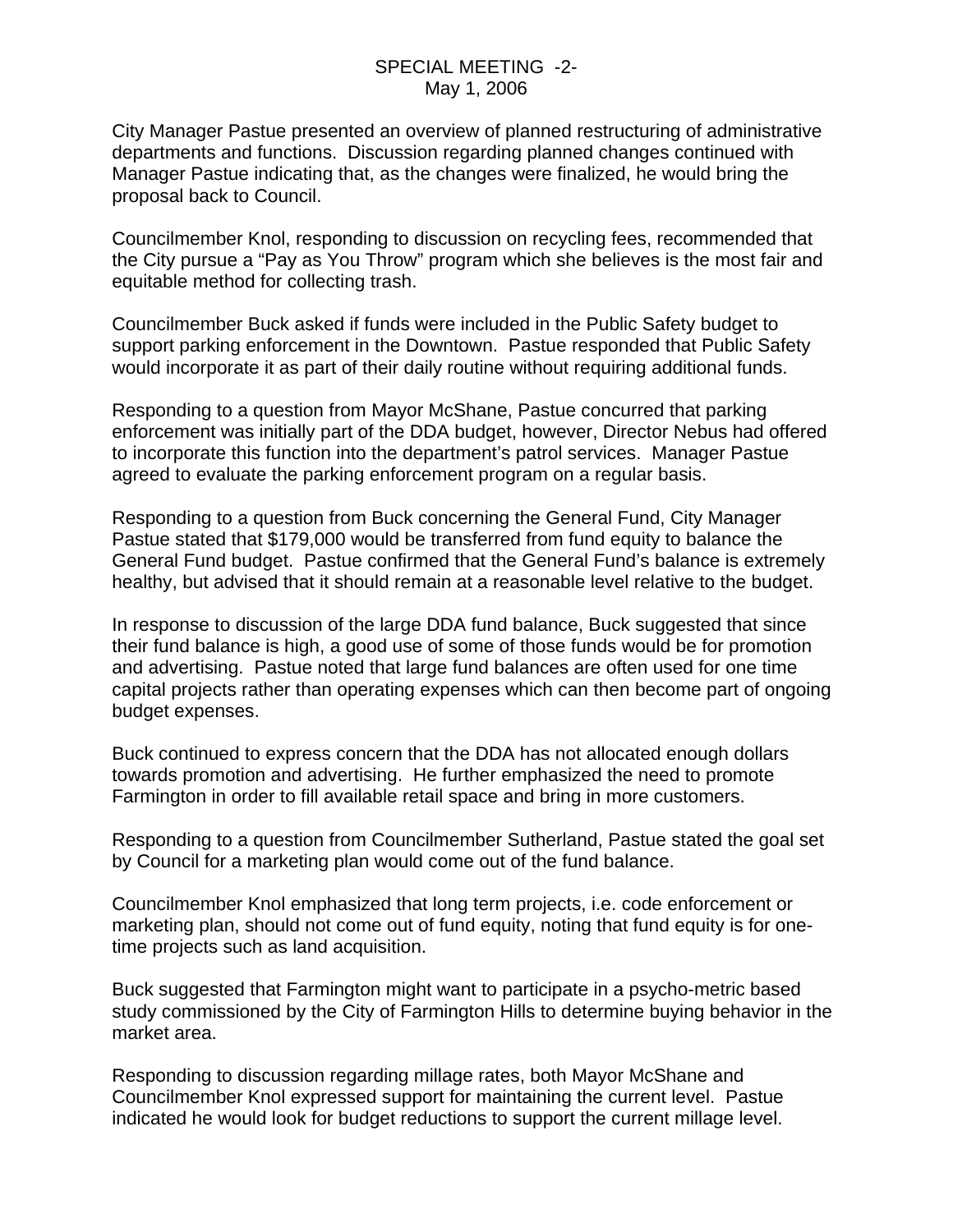### SPECIAL MEETING -3- May 1, 2006

Responding to a question from Buck, City Manager Pastue stated that the proposed restructuring changes are not built into the budget.

Knol indicated that Council still needs the opportunity to review additional comprehensive proposals regarding management of the Theatre.

Regarding restructuring plans, Knol noted the difficulty of finding a replacement for a position that is defined as a part-time Assistant City Manager and part-time Theatre Manager.

Under the restructuring proposal, Wiggins expressed concern regarding overloading the Department of Public Services. Pastue noted that the City might consider contracting out some of the work.

Mayor McShane indicated that there may be other cost-saving measures available such as cooperative buying projects with other municipalities. She stated that Oakland County has commissioned a feasibility study for cooperative ventures between local governments.

## **DISCUSSION-DUAL WATER METERS**

City Manager Pastue discussed a number of issues related to installation of dual water meters. He stated that approximately 20% of metro Detroit communities including Farmington Hills offer dual water meters. He noted that payment to the City of Detroit for sewer treatment costs varies from season to season based on the amount of rainfall and groundwater entering the sanitary system.

Pastue noted that installation of dual meters would be a zero sum game with both winners and losers. He stated that it is difficult to assess how much of sewer disposal service is based on domestic water consumption and how much is attributed to infiltration. He recommended a rate study if Council elected to consider dual meters.

Pastue advised that private water wells might be an option, however, the cost for installation might be prohibitive. He stated that irrigation meters would have an installation cost and in addition, a quarterly administration fee would be incurred if they were not used.

Mayor McShane requested that administration provide information on how other communities have implemented dual meters and have set appropriate rates. Pastue advised that it would be difficult to compare communities because of variables such as whether or not footing drains are disconnected from the sanitary system.

Knol noted that footing drains have been recently disconnected in Chatham Hills and that may be a good place to start with dual meters. Pastue expressed concern that it would cause a dual rate structure.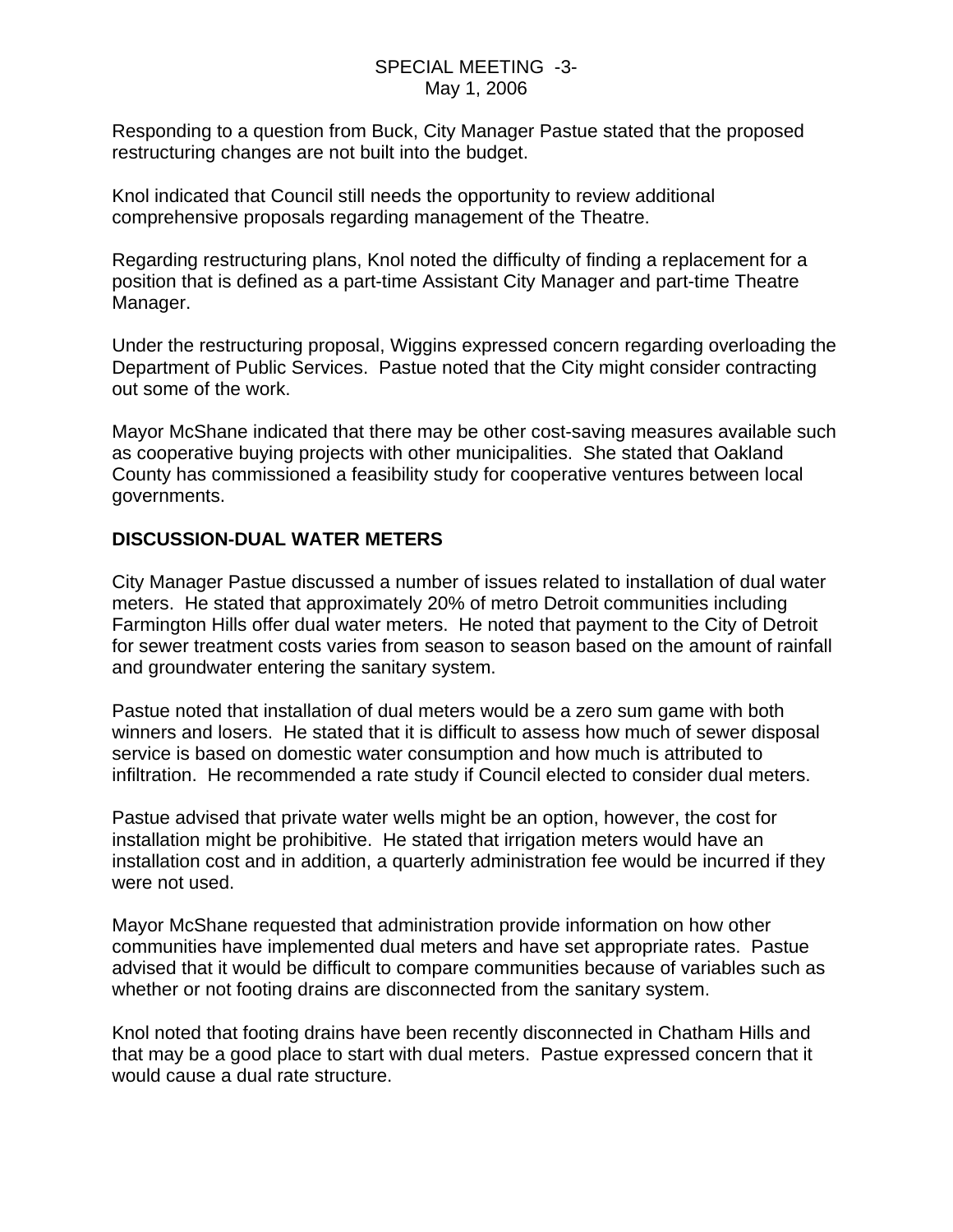### SPECIAL MEETING -4- May 1, 2006

Knol requested a report comparing cities of similar size and age that have dual water meters. She further requested a proposal regarding the feasibility of installing meters.

Sutherland expressed concern regarding the environment in that dual water meters may encourage increased water use.

Buck cited the major projects the City is currently undertaking and suggested revisiting this issue in twelve months.

Wiggins requested that administration provide a comparison of other cities and include whether water usage increased after the dual meters were installed. He concurred with Sutherland that in terms of environmental conservation the City does not want to encourage increased water usage.

Pastue stated that a quick survey could be done.

Discussion followed regarding the feasibility of taking on this project at this time.

# **OTHER BUSINESS**

Mayor McShane advised that the Charter Amendment Committee would be recommending a charter amendment at the May 15, 2006 Council meeting. She further advised that she would be sharing Council's goals with the DDA Board at their next meeting. She welcomed any comments Council would like her to take to the meeting.

Mayor McShane noted that the City Manager has not yet received his performance review, however, he has requested to delay it until June.

Mayor McShane expressed the need for Council to focus on established goals and not allow extracurricular activities to detract from achieving them. She cited goals that included among others: the Museum, Beautification Awards, Historic District Committee, Ordinance enforcement, Kimco, Pavilion Committee, parking, signage and cable programming.

Mayor McShane stated that there are a lot of items for discussion such as developing relationships with other local governments and the Founders Festival.

Buck noted that discussion and follow-up on the water meters may be detracting from working toward established priorities and goals. Discussion followed regarding the workload of the City Manager and City staff and addressing priorities.

Buck requested an update on Traffic Control Orders for the Downtown. Pastue responded that there would be 3-hour timed parking behind the Civic Theatre, excluding the north portion of the lot; 2-hour parking in areas of the Downtown Center; and a 2 hour limit between 9:00-5:00 p.m. in the lot behind Pages Restaurant.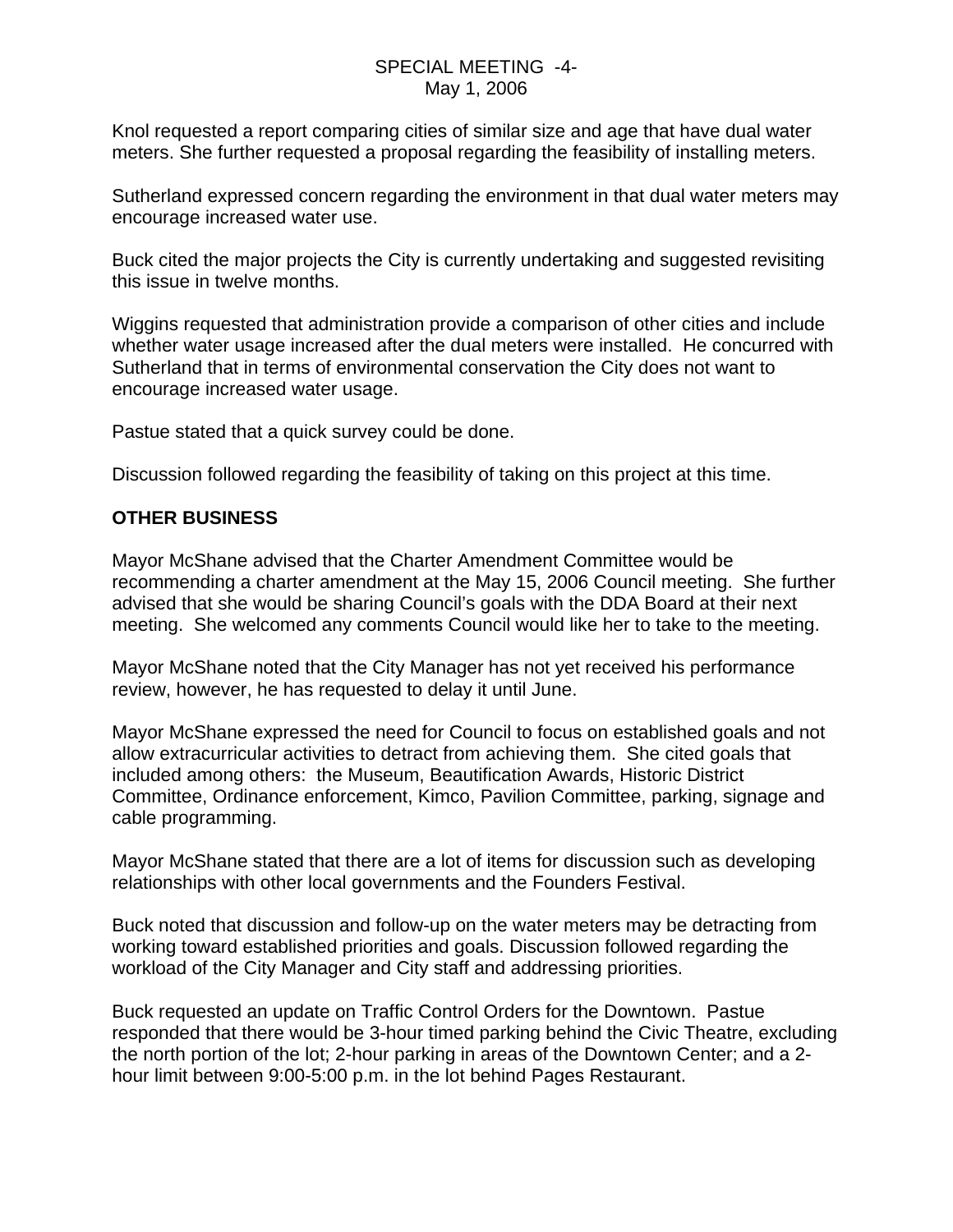## SPECIAL MEETING -5- May 1, 2006

Buck asked if it would be possible to give a "kinder/gentler" warning the first time someone exceeds the parking limit.

Sutherland suggested a "grace period" in which warnings are given.

Wiggins discussed the difficulty of enforcing timed parking, noting the experience Public Safety has had with the timed parking in the lot behind Pages Restaurant.

Buck asked how to prepare the merchants for the difficulties of enforcement of timed parking. Pastue expressed his expectation that there will be issues with enforcement.

Sutherland asked if merchants could be signers on the parking tickets. Wiggins responded yes, but verification of this would be needed from Director Nebus. Buck stated that the merchants would be receptive to this idea.

McShane asked again regarding funds for parking enforcement provided in the DDA budget. Pastue recommended allowing Public Safety to enforce timed parking before involving the DDA and merchants.

Discussion followed regarding the importance of communicating these changes to the merchants.

Sutherland suggested that the parking tickets be payable at City Hall, unless contested, to accommodate the public.

Buck stated that the primary objective of timed parking is to promote turnover in the lots.

## **PUBLIC COMMENT**

Annabelle Gabel, Farmington resident, noted that it seemed brighter in the upstairs of the Civic Theatre than during her earlier visit.

## **COUNCIL COMMENT**

Sutherland announced that on May 20, 2006 the American Cancer Society will hold a 24-hour walk in Shiawassee Park and that she is part of a team who is walking for city employee, Pam Recker.

Buck noted how efficiently the sewer construction was managed on Grand River. He observed that it was an excellent test of reduced lanes on Grand River, noting that he experienced no back-ups during peak hours.

Buck again recommended adding advertising funds to both the City and DDA budgets in order to promote Farmington. McShane advised that this is part of the Council's goals and suggested another meeting to discuss this issue.

Wiggins commended administration for their excellent budget presentation. He announced the Farmington Youth Breakfast on May 2, 2006.